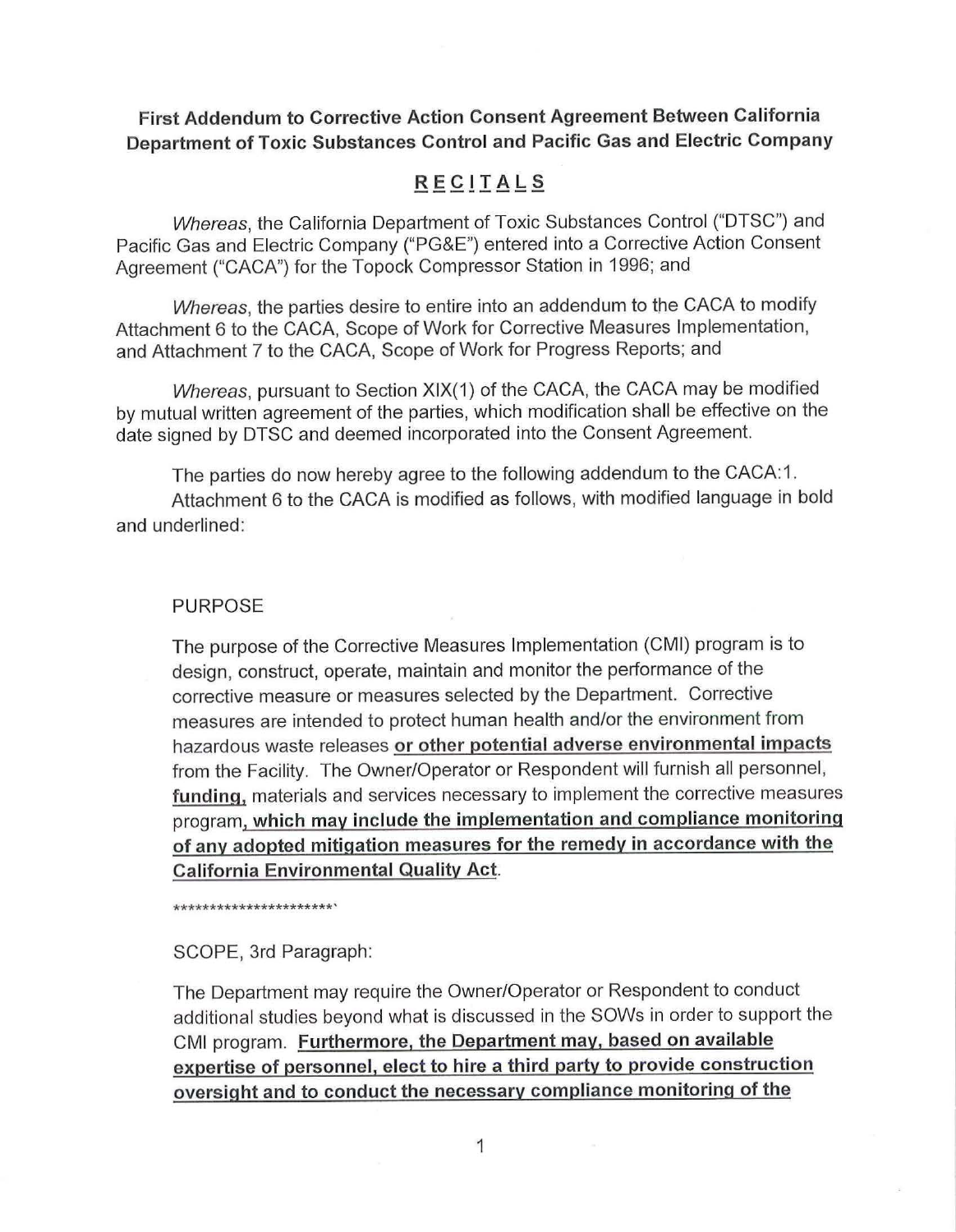**adopted mitigation measures in compliance with the California Environmental Quality Act. The Department would obtain PG&E concurrence of the third-party contract, which would not be unreasonably withheld.** The Owner/Operator or Respondent will furnish all personnel, **funding,** materials and services necessary to conduct the additional tasks.

#### \*\*\*\*\*\*\*\*\*\*\*\*\*\*\*\*\*\*\*\*\*\*

Section E(9)(A). Construction Workplan

- 9. Data Management and Documentation Requirements
	- a. Progress Report Information
		- Work Accomplishments (e.g., hours of operation, excavated volume, nature and volume of wastes generated, area of cap completed, length of trench completed, etc.).
		- Record of significant activities (e.g., sampling events, inspections, problems encountered, action taken to rectify problems, etc.).
		- **Record of compliance with the Mitigation Monitoring Reporting Program (MMRP) pursuant to adopted mitigation measures (e.g. record actions taken for compliance with specific measures, notification of complaints received and actions taken to rectify such complaints, etc.).**

2. The following paragraph 10 is added to Attachment 7 to the CACA (added language in bold and underlined):

# 10. **A description of significant activities and work completed to comply with the Mitigation Monitoring Reporting Program.**

3. The remainder of Attachments 6 and 7 not included in this Addendum remain in effect as agreed to in the CACA.

4. The effective date of this Addendum shall be the date this Addendum is signed by DTSC.

5. Each undersigned representative certifies that he or she is fully authorized to enter into this CACA.